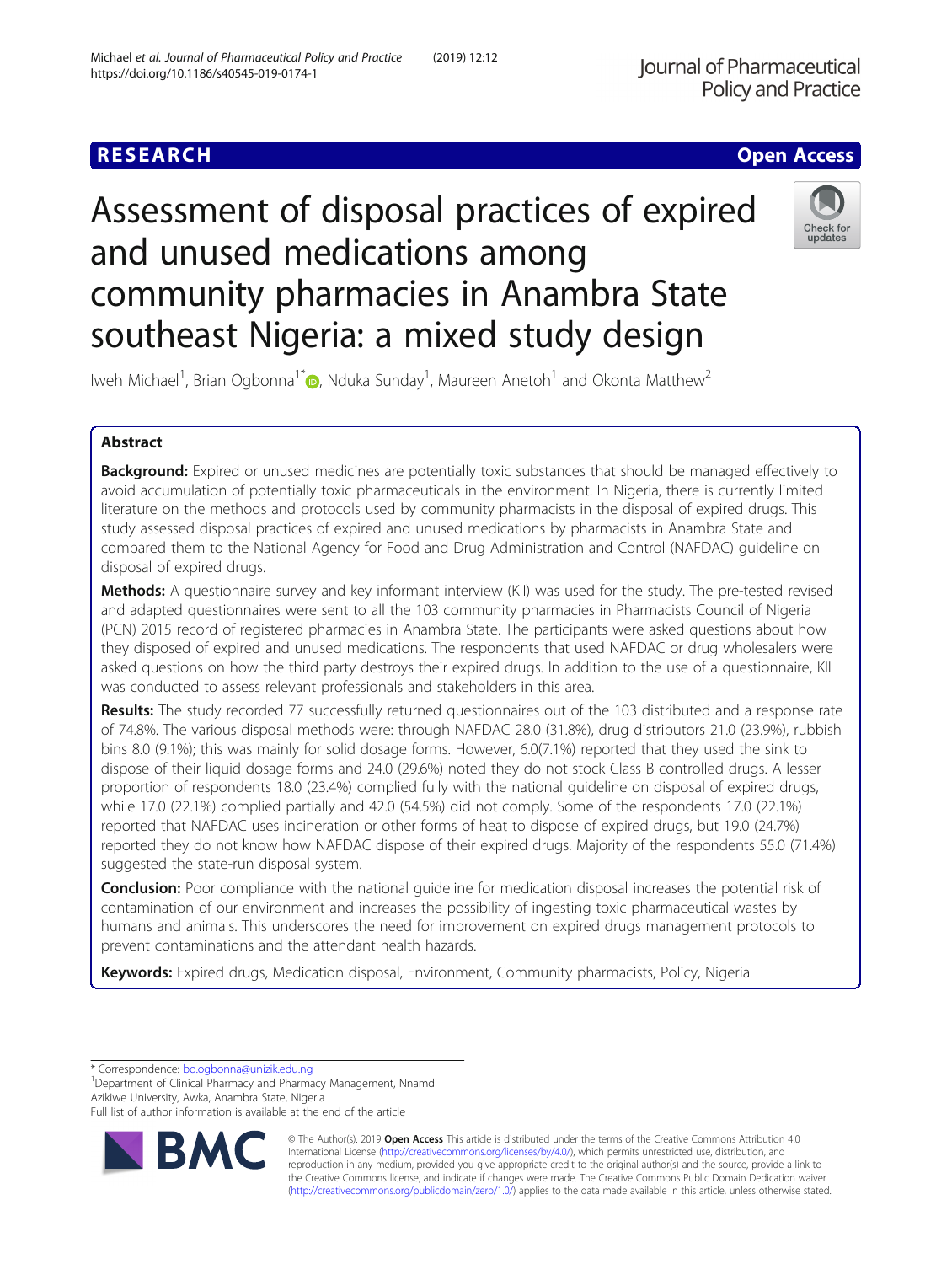#### Background

Pharmaceutical products are essential in maintaining human health, but many pharmaceuticals contain hazardous chemicals that can contaminate the environment if they are not properly managed or discarded [\[1](#page-7-0)]. When pharmaceutical wastes are improperly disposed of, they can lead to contamination and a wide range of toxicities in man and animals. People can be exposed or accumulate traces or residues of pharmaceuticals from the environment by drinking contaminated water [[2\]](#page-8-0). Many households frequently store unwanted, unused, or expired medications in their homes indefinitely or discard them through general municipal waste bins, sinks, or flush them down their toilets. It is necessary to know that disposing of unused or expired medications through these unauthorized channels predispose the environment and the inhabitants to serious health risks [[3\]](#page-8-0). The wrong disposal of expired pharmaceuticals has led to medication poisoning in adult and children [[4\]](#page-8-0). Narcotic pain relievers and sleep aids found in garbages have the potential of being abused. There is growing concern about the safety of the national water supply, due to recent reports of the detection of antibiotics, antidepressants, and hormone replacement medications in waterways nationwide [[4\]](#page-8-0). Trace amounts of pharmaceuticals and their metabolites have been identified in some drinking water supplies [\[5](#page-8-0)].

The presence of expired pharmaceuticals in the sewage can lead to increased antibiotic resistance to the numerous strains of microorganisms found in sewage which can mutate to deadly and resistant pathogens from harmless microbes [\[6](#page-8-0)]. Non-biodegradable anti-infective drugs, cytotoxics, and disinfectants cause the destruction of bacteria necessary for sewage treatment [\[7](#page-8-0)]. Recently, antibiotics resistance in humans has been traced to the injection of trace quantities of antibiotics in the surrounding waters due to the poor disposal of expired and unused pharmaceuticals [[8](#page-8-0)–[10](#page-8-0)]. Environmental contamination with non-steroidal anti-inflammatory drugs (NSAID) especially diclofenac which has been shown to cause renal failure in vultures following the ingestion of carrion from cattle treated with the drug [\[11](#page-8-0)]. Estrogenic compounds used in oral contraceptives like 17-α-ethinylestradiol feminize fishes in minute concentrations leading to infertility [\[12\]](#page-8-0).

Proper disposal handling and management of drugs prevent avoidable toxicities and promote the safe and friendly environment. The most commonly returned or expired medications are those used in chronic conditions like antihypertensives and anti-diabetes medications usually associated with non-adherence [\[13](#page-8-0)]. Unused pharmaceuticals could arise from alterations to the prescribed treatment. Such practices ultimately lead to the expiration of medications which are eventually stored or disposed of by households into the sewerage system, garbages, and refuse dumps or returned and accumulated in community pharmacies [[14](#page-8-0)]. Good medicine disposal practice is an essential aspect of public health preventive services carried out by community pharmacists due to their proximity and accessibility to health seekers in our communities. Community pharmacies are meant to collect, sort, and dispose of expired drugs rationally more than anyone else could. They are meant to serve as collection points for expired drugs in the communities where they are located because they have been trained on the act of proper drugs disposal. It underscores the need for proper medicine disposal in the good interest of our environment and population health. This study assessed the disposal practices of expired and unused medications by community pharmacies and compared them with that of the regulatory agency, the National Agency for Food and Drug Administration and Control (NAFDAC) standard guideline on disposal of expired drugs.

### Methods

### Study area

The study was conducted in Anambra State in southeast Nigeria. It is located in the tropical rainforest belt with an average of 8 months of rainfall annually. It is predominantly a commercial center with numerous small, medium and large scale businesses. The state is surrounded by rivers and susceptible to erosion and flood, which can be contaminated by pharmaceutical waste products. The capital of the state is Awka but has Onitsha and Nnewi as its two major commercial centers. Three senatorial zones (South, Central, and North) in the state encompass 21 Local Government Areas.

#### Study population

The population for the study comprised of all registered community pharmacies in Anambra State. There are one hundred and three (103) registered community pharmacies in Anambra State (PCN record, 2015).

#### Research design

The study utilized a mixed method research design which comprised of a questionnaire survey and key informant interview.

#### Sample/sampling

#### For the questionnaires

In order to account for possible refusals and inappropriate filling of some questionnaires, all the population size (103) registered community pharmacies in 2015 Pharmacists Council of Nigeria (PCN) record were all used. This is also in line with the opinion in a study which showed that when the population size is manageable, there is no need for sampling [[15](#page-8-0)].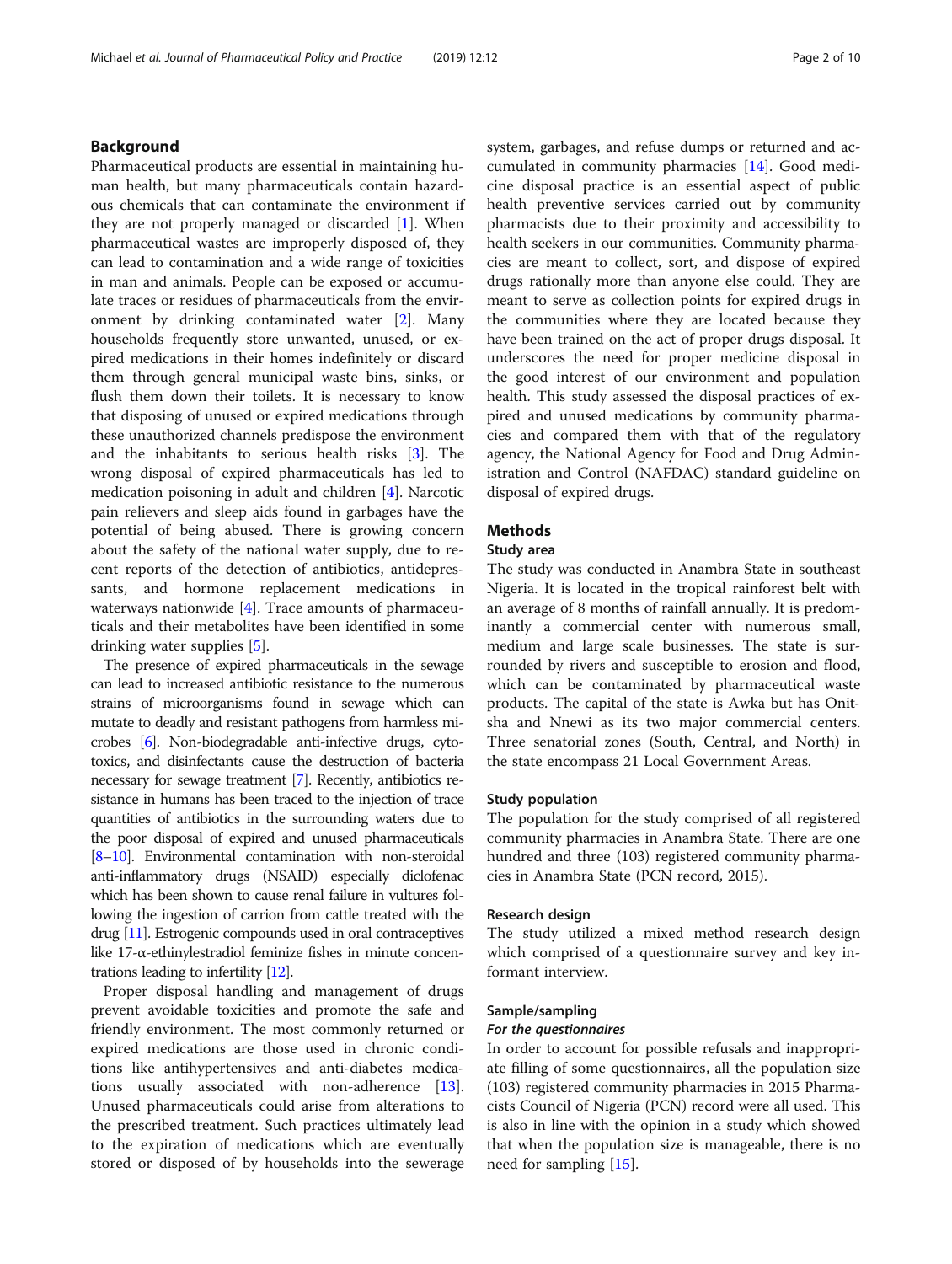#### For the key informant interviews (KIIs)

The 9 Key experts in the field of study were employed in the KIIs. Others include a Senior Staff and two academics in Clinical Pharmacy with more than 10 years working experience). Only registered community and pharmacists who gave their informed consent to participate in the study were included in the survey.

Preparation, revalidation, and reliability of the instrument

During the first stage of the study, a questionnaire, which was adapted from a study done by Tong et al. in New Zealand, 2011 was used after modifications and revalidation  $[16]$  $[16]$ . The instrument was evaluated by seven experts in the field of study who subjected it to face and content validation. The questionnaire comprises of five sections used in obtaining information on respondents' demography, disposal practices toward unused and expired medications, the role of NAFDAC and drug distributors or drug wholesalers, and questions regarding the funding of state-run destruction system. The questions for the KII were first field-tested on five key informants who did not participate in the final survey and the necessary modifications and corrections were made.

A pilot study was implemented to pre-test the research instrument (questionnaire) for the community pharmacists. This was carried out by giving the questionnaires to 10 registered community pharmacists outside the area who filled them and handed it back the same day. All the community pharmacists who participated in the pilot survey were excluded from the main study. Reliability test analysis (Cronbach's alpha analysis) was used to test for internal consistency of the instrument. The outcomes of the pilot study were further used to edit the questionnaire to enhance clarity and flow. The key informant interview protocol used in the second phase of the study involved an interview section with questions derived from the outcomes of the first phase of the research questionnaires. It has 7 open-ended questions based on the ways through which the expired drugs were disposed, drug wholesalers/distributors and expired drugs, separation, and storage of expired drugs, school of pharmacies and lectures on disposal practices, challenges to proper disposal practices and the recommendations.

#### Ethical approval

Ethical approval to conduct the study was obtained from the research and ethics division of the Ministry of Health Anambra State (Reference number: MH/ COMM/523/74).

#### Informed consent

Only pharmacists and key informants who gave their informed consent to participate in the study were allowed to participate.

#### Data collection

Sequential quantitative and qualitative data collection methods were used. Data collection lasted from November 2016 to April 2017. Quantitative data collection involved the use of self-administered questionnaires that were distributed to 103 community pharmacies across the three senatorial zones in the state. Most of the pharmacists received, filled, and returned their questionnaires. The researchers used the attendance register to figure out the few absentees and then distributed questionnaires to them. The questionnaires were collected during a subsequent visit at their locations after following up through phone calls.

The second stage of the study involved the use of key informant interviews (KIIs) Protocol that comprised of sensitive and relevant questions that were answered by the key experts in the pharmaceuticals and health sectors. Face to face interview and telephone interview technique (which was employed when it was difficult to conduct the face-to-face interview) were employed. During the course of the interview, a tape recorder and note-writing formats were used to collect data.

#### Data analysis

All the collected questionnaires were sorted and examined for quality and accuracy before analyzing the data statistically. Demographic variables of the survey (age, gender, length of practice, the senatorial zone of the respondents) were summarized using descriptive statistics of frequencies and percentages of the different disposal practices employed in the community pharmacies. Multiple response-single coding was employed to treat each item as continuous data suited for analysis. The qualitative data obtained from the KIIs were transcribed verbatim, translated where necessary and field notes made.

#### Results

#### Questionnaire study result Characteristics of the respondents

The demographic characteristics of the respondents indicated that majority (33.8%) of community pharmacists were within the age range of  $25 - 34$  years and most of them were male (Table [1\)](#page-3-0). The table also indicates the various duration of pharmacy practice among the respondents, which are: 46.8% have practiced less than 10 years, 18.2% have practiced between 11 to 20 years, 20.8% have practiced between 21 to 30 years, and 14.3% have practiced more than 30 years. Table [2](#page-3-0) shows the various disposal practices of different community pharmacies in Anambra State. Their various routes of disposal were through; rubbish bin or general municipal waste, sink, toilet, NAFDAC bin, pharmaceutical distributors and burning. However, some (29.6%) did not stock class B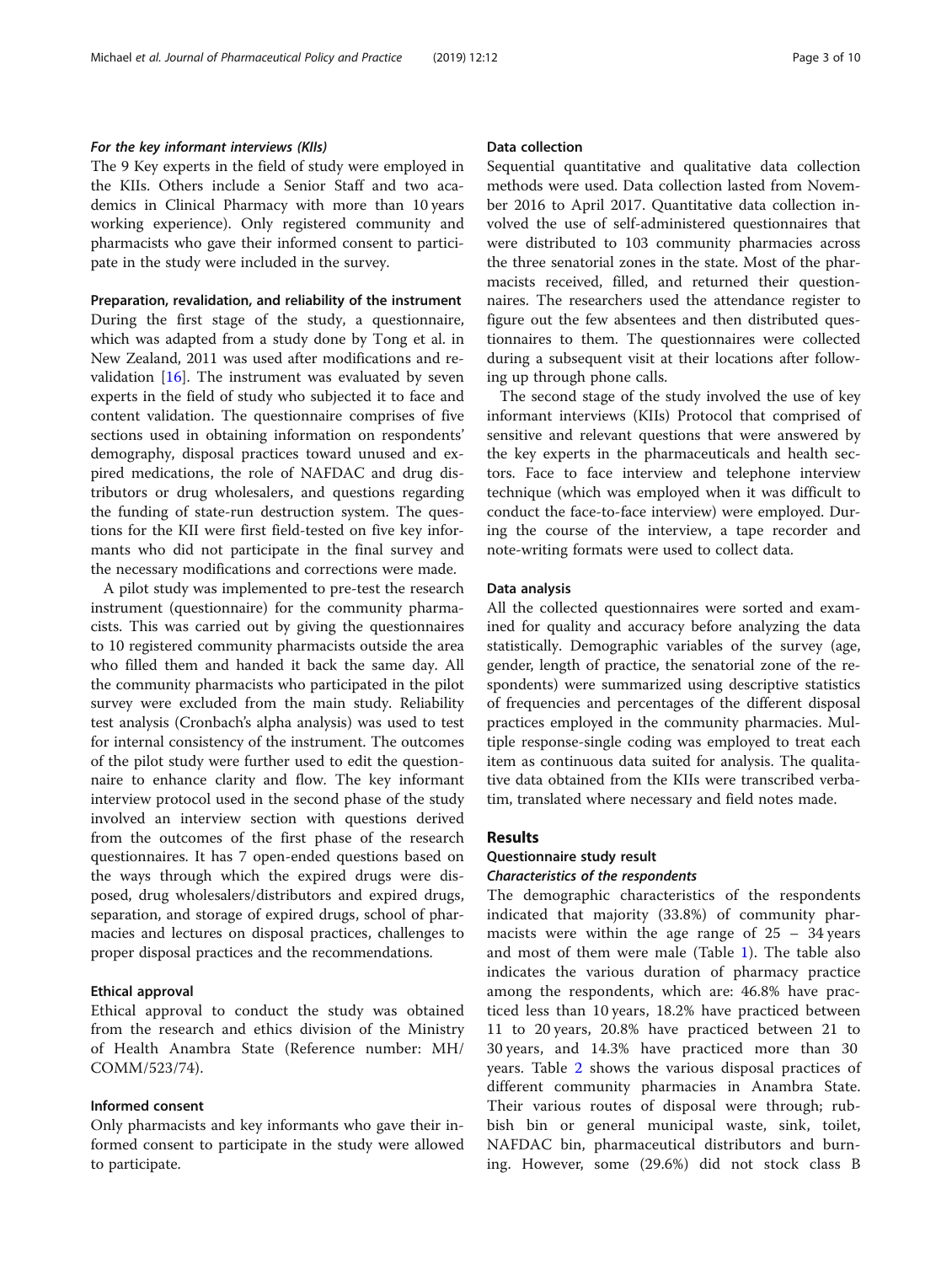controlled drugs (e.g. amphetamine) and 6.0% of the respondents did not stock class C controlled drugs (e.g. benzodiazepines). In general, three most used disposal routes in descending order were; through NAFDAC especially for class C controlled drugs (36.1%), followed by discarding via drug wholesalers/ distributors and finally via rubbish bin or general municipal waste. Few respondents burnt their waste on their own and others discarded either through the toilet or through the sink. There was actually no consistency in the respondents' disposal patterns. Table [3](#page-4-0) shows that majority (54.5%) of the participants did not comply with NAFDAC guideline on disposal of expired drugs. Only 23.4% of the respondents complied fully to the guideline. Meanwhile,

wanted pharmaceuticals [\[17](#page-8-0)]. In the questionnaire survey, the participants were community pharmacists based in Anambra State; other health care workers were excluded. The study made use of an already validated and used the questionnaire in New Zealand [[16](#page-8-0)], which was slightly modified and revalidated to suit the study area. The questionnaire has five sections; section namely: the demographic information of the respondents, the respondents' disposal practices towards unused and expired prescription and over the counter drugs, and the respondents' disposal practices for expired and unused controlled drugs. Section 4 was made up of questions related to the role of NAFDAC and drug whole-

salers/distributors in medication destruction, while section

Table 2 Disposal pattern of various dosage forms and controlled drugs by community pharmacies in Anambra State

| Variables                     | SDF, $N = 88$<br>n(%) | LDF, $N = 85$<br>n (%) | SSDF, $N = 88$<br>n (%) | $CBCD, N = 81$<br>n (%) | $CCCD, N = 83$<br>n(%) |
|-------------------------------|-----------------------|------------------------|-------------------------|-------------------------|------------------------|
| Rubbish bin                   | 21.0 (23.9)           | 19.0 (22.4)            | 21.0(23.9)              | 8.0(9.9)                | 14.0 (16.9)            |
| <b>Sink</b>                   | 0.0(0.0)              | 6.0(7.1)               | 2.0(2.3)                | 0.0(0.0)                | 0.0(0.0)               |
| Toilet                        | 0.0(0.0)              | 0.0(0.0)               | 0.0(0.0)                | 1.0(1.2)                | 1.0(1.2)               |
| <b>NAFDAC</b>                 | 31.0 (35.2)           | 27.0 (31.8)            | 29.0 (33.0)             | 24.0 (29.6)             | 30.0 (36.1)            |
| Drug Wholesalers/distributors | 28.0 (31.8)           | 29.0 (34.1)            | 29.0 (33.0)             | 20.0 (24.7)             | 25.0 (30.1)            |
| <b>Burn</b>                   | 8.0(9.1)              | 4.0(4.7)               | 7.0(8.0)                | 4.0(4.9)                | 8.0(9.6)               |
| Don't stock                   | 0.0(0.0)              | 0.0(0.0)               | 0.0(0.0)                | 24.0 (29.6)             | 5.0(6.0)               |

Key: SDF Solid dosage forms, LDF Liquid dosage forms, SSDF Semisolid dosage forms, CBCD Class B controlled drugs, CCCD Class C controlled drugs

<span id="page-3-0"></span>

**Table 1** Demographic characteristics of the respondents ( $n = 77$ )

| Variable                           | Frequency<br>n | Percent<br>$(\% )$ |  |
|------------------------------------|----------------|--------------------|--|
| Age of respondents                 |                |                    |  |
| 24 year and below                  | 4.0            | 5.2                |  |
| 25-34 years                        | 26.0           | 33.8               |  |
| 35-44 years                        | 13.0           | 16.9               |  |
| 45-54 years                        | 17.0           | 22.1               |  |
| 55-64 years                        | 13.0           | 16.9               |  |
| $\geq 65$ years                    | 4.0            | 5.2                |  |
| Gender of respondents              |                |                    |  |
| Male                               | 53.0           | 68.8               |  |
| Female                             | 24.0           | 31.2               |  |
| Length of practice as a pharmacist |                |                    |  |
| 10 years and less                  | 36.0           | 46.8               |  |
| $11-20$ years                      | 14.0           | 18.2               |  |
| $21 - 30$ years                    | 16.0           | 20.8               |  |
| 31-40 years                        | 11.0           | 14.3               |  |
| Senatorial zone of respondent      |                |                    |  |
| South                              | 26.0           | 33.8               |  |
| Central                            | 26.0           | 33.8               |  |
| North                              | 25.0           | 32.5               |  |

some (22.1%) respondents complied partially with the guideline. The partial compliance means that those respondents have dual methods of disposal which were via NAFDAC and other disposal means.

#### **Discussion**

This study assessed the disposal practices of expired and unused medications among community pharmacies in Anambra State. The study employed a triangulated method of research, which involved the use of self-administered questionnaires and key informant interview protocols. As such, quantitative and qualitative data collections and analysis were employed in the study. Participation in this research was purely voluntary and the data collected were kept confidential. The ultimate goal of this study was to discover the various ways community pharmacies disposed of their expired or unused medications, determine if their practices were in accordance with NAFDAC guideline on expired pharmaceutical drugs disposal system and the challenges that led to the improper disposal of expired drugs. The need for this research was inspired by poor documentation of the management of expired drugs in Nigeria. According to a study on "Awareness, knowledge, attitudes, and practices of pharmacists toward disposal of unwanted pharmaceuticals", almost none of the studied medical facilities had documentation or guideline on management of un-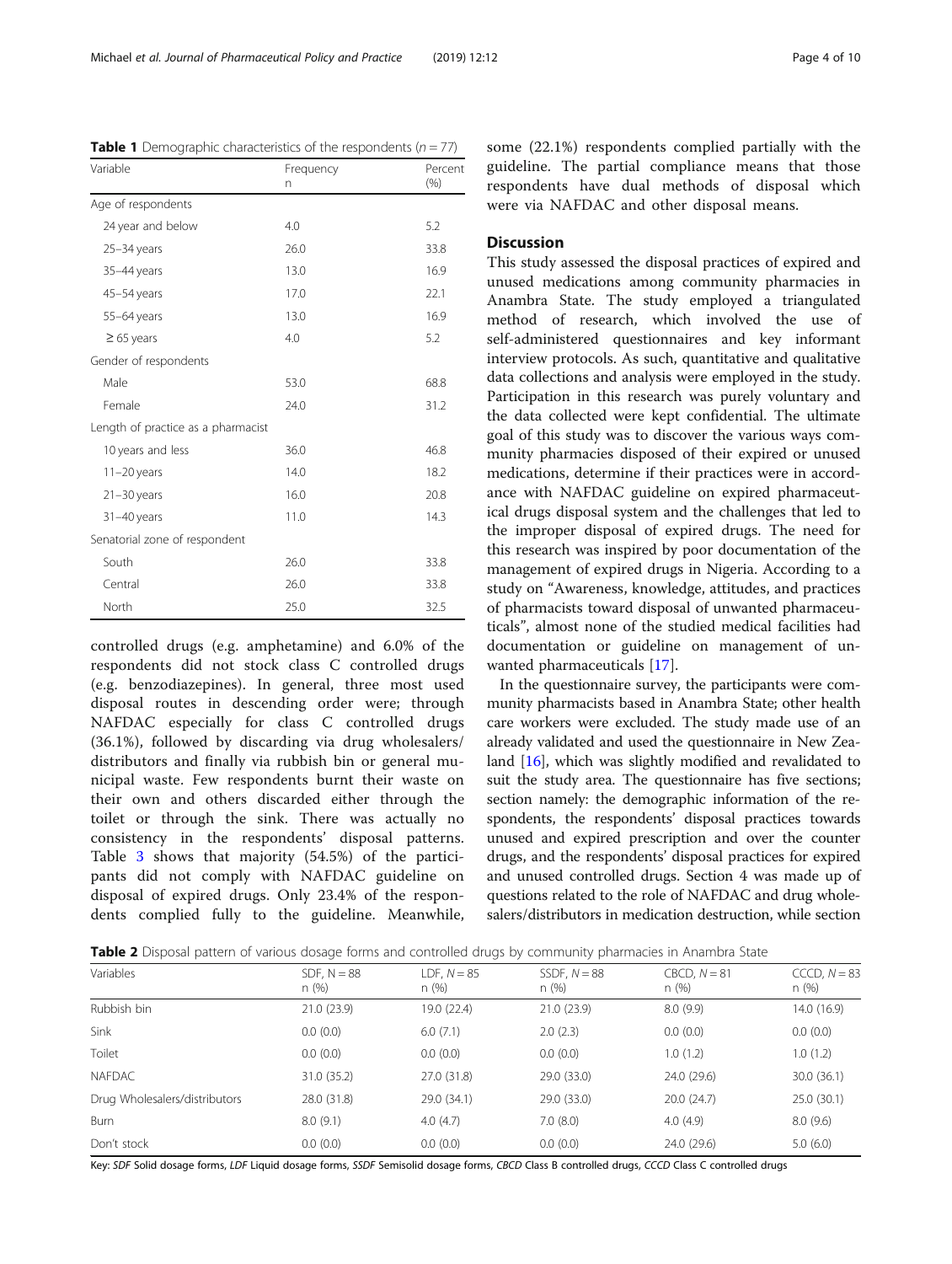| Institution              | n (%)       |
|--------------------------|-------------|
| <b>PCN</b>               | 21.0(24.1)  |
| NAFDAC.                  | 43.0 (49.4) |
| Pharmaceutical Companies | 17.0 (19.5) |
| Community Pharmacies     | 2.0(2.3)    |
| Anyone                   | 4.0(4.6)    |
|                          |             |

five was questioned on the funding of state-run disposal and destruction system. The results of the disposal pattern of various dosage forms in Table [2](#page-3-0) showed inconsistency in the disposal practices across the various drugs dosage forms. This was in line with another study on knowledge, attitude, and practice (KAP) towards disposal of medicines among healthcare professionals in South India, which revealed that participants were very confused about the proper way of drug disposal, as many countries do not have standard drug disposal protocols [\[18](#page-8-0)]. These results supported the deduction made from a research conducted in Ghana on "Assessment of pharmaceutical waste management at selected hospitals and homes in Ghana", where the survey revealed there was confusion among health workers on the appropriate way to dispose of expired drugs [[19](#page-8-0)].

The study suggested that the most commonly used disposal route for solid dosage forms, semi-solid dosage forms, class B controlled drugs and class C was via NAFDAC. This result is also in line with that of a similar study conducted in New Zealand by Tong et al., on the disposal practices for expired and unused medications in New Zealand community pharmacies. In the case of New Zealand, contractors of "expired drugs disposal"

played a similar role as NAFDAC. The other most commonly used routes are by returning to drug wholesalers/ distributors and via general disposal through rubbish bin. The table also reveals that most of the community pharmacies in Anambra did not stock class B controlled drugs and few burnt their expired products on their own. Therefore, the findings in Table [2](#page-3-0) suggest that the medication dosage forms also influence the various disposal practices. This is contrary to the outcome of a study in Plateau State, where all the respondents reported that their disposal routes were via rubbish bins alone [[20\]](#page-8-0). As such, the medication dosage forms do not influence their disposal route. But the findings in this study is similar to a study in New Zealand on community and household disposal of expired drugs [[21\]](#page-8-0), where their disposal practice was influenced by medications dosage forms, liquid dosage forms were the highest to be disposed of via sinks. Such practice leads to the contamination of waterways with expired pharmaceutical products. Some studies have shown that conventional water treatment protocols failed to remove contaminated pharmaceuticals totally [[22,](#page-8-0) [23\]](#page-8-0).

Evaluation of the disposal practices among community pharmacies concerning NAFDAC guideline in Table 3 shows the general percentage compliance level of community pharmacies concerning NAFDAC guideline, which states that all expired drugs should be reported to NAFDAC. From the table, a majority of the participants did not comply with the guideline on disposal of expired drugs. Some of the respondents complied fully to the guideline. Meanwhile, some respondents complied partially with the guideline. The partial compliance means that those respondents have dual methods of disposal, which were via NAFDAC and other disposal means. This is similar to a study in South Africa, which revealed a major policy implementation gap between the national government and the participants [[24\]](#page-8-0). It corresponds with a study in Anambra State, where observations and interviews conducted in the state revealed a low level of compliance with practice regulations [\[25](#page-8-0)]. Some Nigerian researchers that conducted a study among four states (Lagos, Ogun, Niger, and Plateau State) in Nigeria reported low compliance on disposal practices of pharmaceutical wastes. They mentioned that regulatory bodies meant to ensure compliance with pharmaceutical waste management are not well equipped to function effectively as expected [[26](#page-8-0)]. A similar study in Ethiopia revealed low compliance with healthcare waste management among participants [[27](#page-8-0)]. This is homogenous with the findings of a study among seven Nigerian hospitals on healthcare waste management, which portrayed poor handling of healthcare waste [[28](#page-8-0)]. Researchers have suggested an urgent attention from federal and state government to prioritize effective pharmaceutical waste management.

<span id="page-4-0"></span>Table 3 Compliance status of respondents to NAFDAC quideline on disposal of expired drugs  $(n = 77)$ Compliance status n (%)

Noncompliance to quideline 42.0 (54.5)

| Partial compliance                                                                                          | 17.0 (22.1) |
|-------------------------------------------------------------------------------------------------------------|-------------|
| Full compliance                                                                                             | 18.0 (23.4) |
| Respondents' responses on the need for a State-run<br>medicines disposal scheme                             |             |
| Compliance status                                                                                           |             |
| Noncompliance to guide line                                                                                 | 42.0 (54.5) |
| Partial compliance                                                                                          | 17.0 (22.1) |
| Full compliance                                                                                             | 18.0 (23.4) |
| Respondents' responses to the need for a State-run<br>medicines disposal scheme                             |             |
| Yes                                                                                                         | 55.0 (71.4) |
| No                                                                                                          | 7.0(9.1)    |
| Don't know or no comment                                                                                    | 15.0 (19.5) |
| Total                                                                                                       | 77(100)     |
| Respondents view on the institutions to fund State-run<br>medicines disposal and destruction system (N, 87) |             |
| Institution                                                                                                 | n (%)       |
| <b>PCN</b>                                                                                                  | 21.0 (24.1) |
| <b>NAFDAC</b>                                                                                               | 43.0 (49.4) |
| Pharmaceutical Companies                                                                                    | 17.0 (19.5) |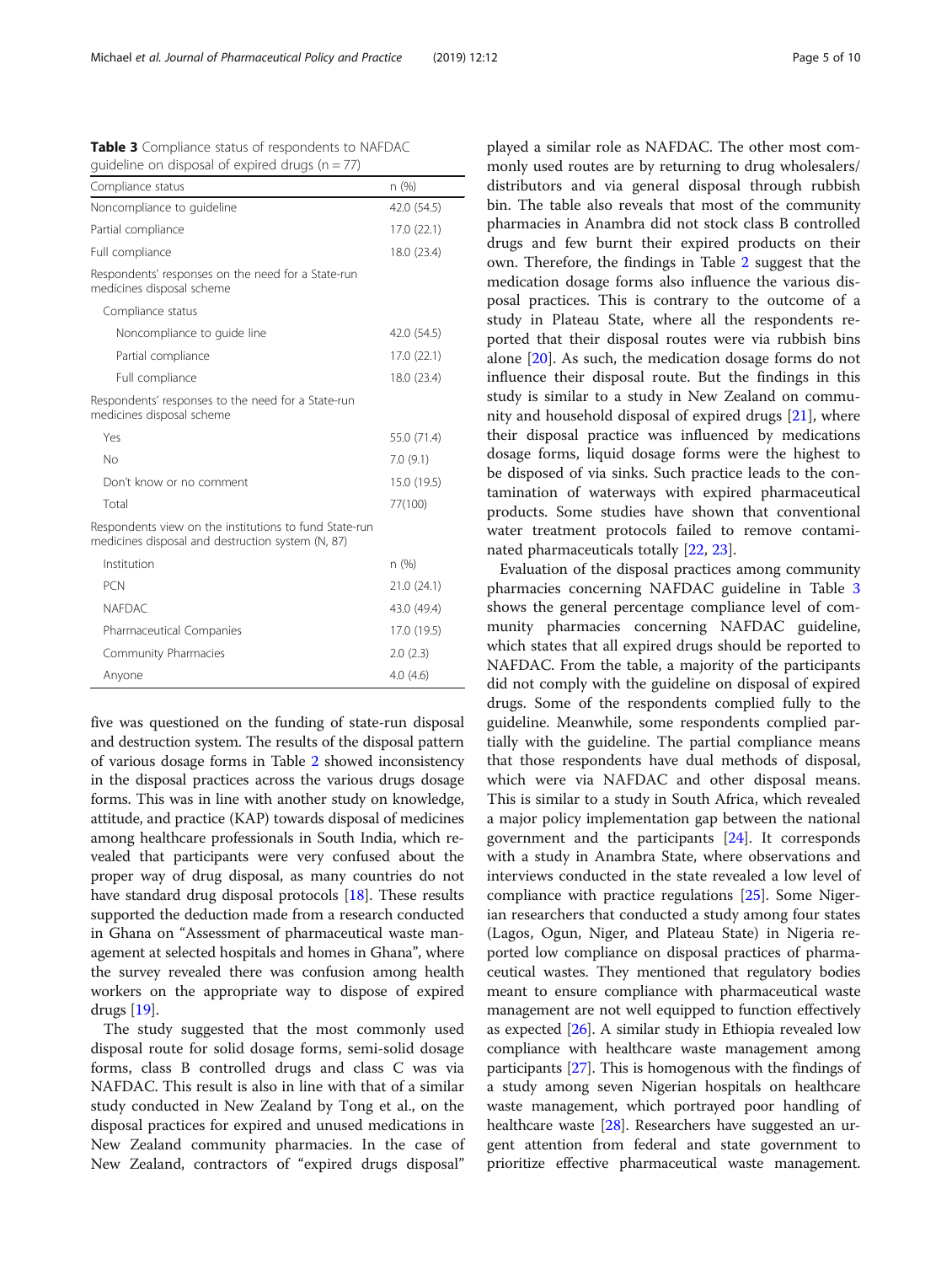#### <span id="page-5-0"></span>**Table 4** Key Informant Interviews (KIIs) Outcomes ( $N = 9$ )

| Question categories                                                                                                             | Responses (n)                                                                                                                  | Description                                  |  |  |
|---------------------------------------------------------------------------------------------------------------------------------|--------------------------------------------------------------------------------------------------------------------------------|----------------------------------------------|--|--|
| 1. What are the various ways expired drugs are disposed<br>of in Anambra?                                                       | Through:                                                                                                                       |                                              |  |  |
|                                                                                                                                 | (a.) General rubbish bin (4)                                                                                                   | Many dispose of via general rubbish bin      |  |  |
|                                                                                                                                 | $(b.)$ NAFDAC $(3)$                                                                                                            | Some dispose of via NAFDAC                   |  |  |
|                                                                                                                                 | $(c.)$ Burning $(2)$                                                                                                           | Few others burn                              |  |  |
| 2. Should drug wholesalers or distributors collect back<br>their expired products?                                              | Yes $(3)$ and No $(6)$                                                                                                         | Majority said "no" and few said "yes"        |  |  |
| 3. Do community pharmacists ensure proper separation<br>and storage of expired drugs?                                           | Yes (8) and No (1)                                                                                                             | Majority said "yes". But very few said "no". |  |  |
| 4. Will you approve for lectures on pharmaceutical waste<br>management to be incorporated in schools of pharmacy<br>curriculum? | Yes $(9)$ and No $(0)$                                                                                                         | All said "yes"                               |  |  |
| 5. Whether there is any need for improvement in our<br>disposal practices of expired medications?                               | Yes $(9)$ and No $(0)$                                                                                                         | All said "yes"                               |  |  |
| 6. What are the common challenges to proper disposal<br>practices of expired drugs?                                             | Top on the list are:                                                                                                           |                                              |  |  |
|                                                                                                                                 | (a.) Poor education and awareness on management of expired drugs<br>(b.) Poor documentaries of the management of expired drugs |                                              |  |  |
|                                                                                                                                 |                                                                                                                                |                                              |  |  |
|                                                                                                                                 | (c.) Poor law enforcement                                                                                                      |                                              |  |  |
|                                                                                                                                 | Others on the list are:                                                                                                        |                                              |  |  |
|                                                                                                                                 | (d.) The stress and protocols involved in returning medications to NAFDAC                                                      |                                              |  |  |
| 7. What are your recommendations?                                                                                               | Top on the list are:                                                                                                           |                                              |  |  |
|                                                                                                                                 | (a.) Creating public awareness on the consequences of improper management<br>of expired medications                            |                                              |  |  |
|                                                                                                                                 | (b.) Adequate training of health workers on the management of expired drugs                                                    |                                              |  |  |
|                                                                                                                                 | Others on the list                                                                                                             |                                              |  |  |
|                                                                                                                                 | (c.) Implementation of a local government- run disposal system                                                                 |                                              |  |  |
|                                                                                                                                 | (d.) There is the need for improved research focus and the government attention<br>on this area                                |                                              |  |  |
|                                                                                                                                 | (e.) Adequate law enforcement strategies                                                                                       |                                              |  |  |

Meanwhile, the researchers advocated that regulatory bodies should offer incentives such as free education programs on pharmaceutical waste management in order to boost compliance of pharmaceutical personnel [[26](#page-8-0)].

Most pharmacists chose NAFDAC as their main route of disposal but did not know how they dispose of the expired drugs returned to their office. However, many said they employed the incineration method and other burning techniques as their pattern of destruction of expired drugs. This report is contrary to the result of the research conducted in New Zealand, where a majority of the participants knew that incinerators destroyed the returned expired drugs. Nevertheless, few participants reported no knowledge of how their contractors dealt with their waste materials. The findings of this study are comparable with some studies in Nigeria that revealed that incineration (or burning) method of disposal is the most prominent method of destruction of healthcare wastes in Nigeria [[29,](#page-8-0) [30](#page-8-0)]. The people that returned their expired or unused medications to drug wholesalers/distributors knew how they dispose of the returned expired drugs. However, few of the participants believed that they employed incineration technique as their disposal method. This result is similar to that of a study conducted in New Zealand where the majority of the respondents reported no knowledge of how their distributors dealt with their medication waste [[16](#page-8-0)].

The views of community pharmacists on whether to introduce a state-run disposal scheme in response to the question; "Do you think Anambra State needs a state-run medicines disposal scheme accessible to all pharmacies across the state?" was predominantly in the affirmative "yes". The majority of the participants that answered "yes" preferred the project to be funded by NAFDAC owing to the fact that NAFDAC is the regulatory body entrusted to handle such protocols. However, some reported that such project could also be funded by PCN as a governmental body instituted to govern the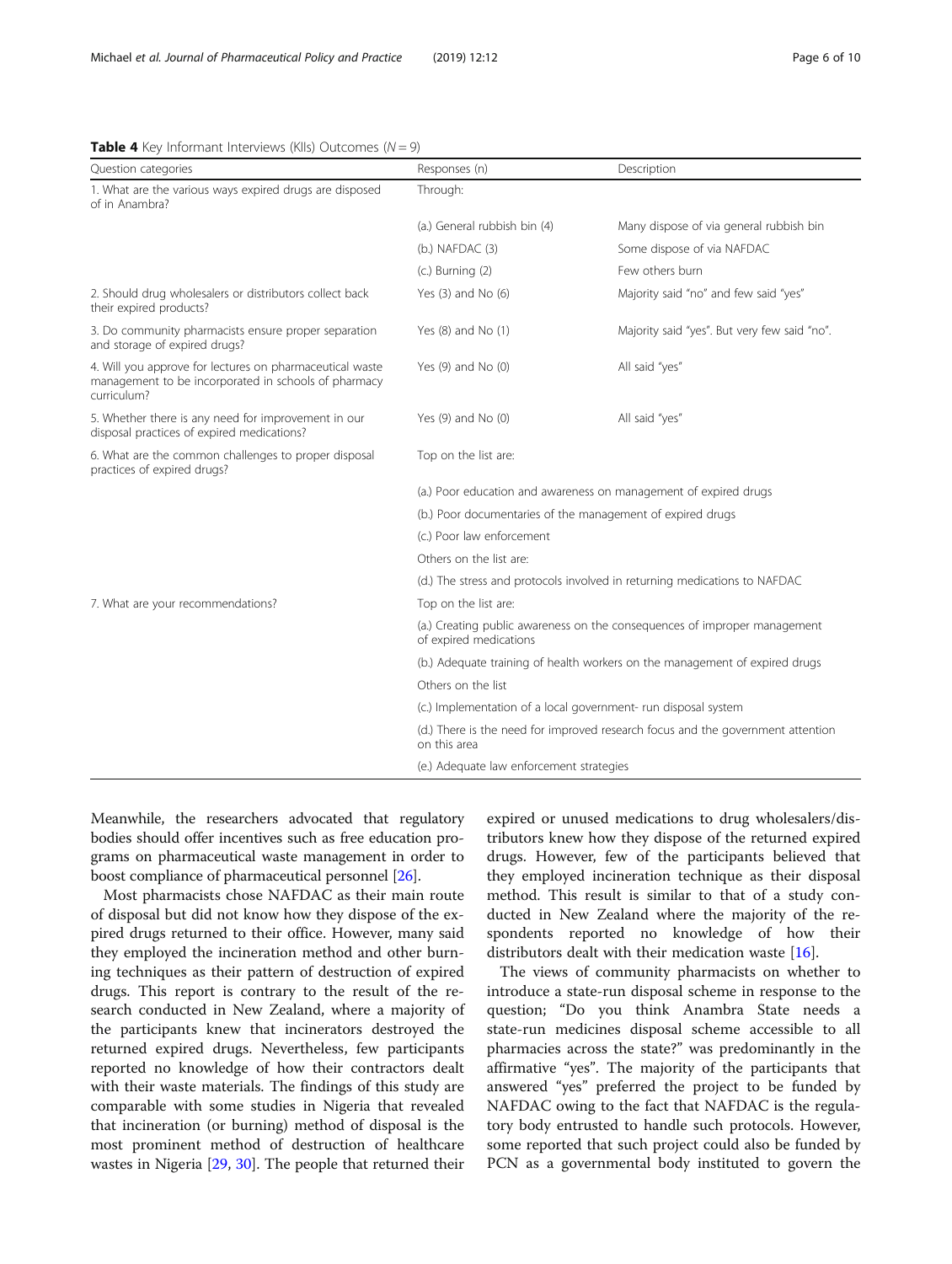affairs of the pharmacists. Few others suggested Pharmaceutical distributors or anyone who has such interest to carter for such project to fund it. The findings of this study show that the majority of community pharmacists desired that a state-run disposal scheme would be introduced to the state. This outcome corresponds with the research conducted in New Zealand, where a majority of the respondents answered "yes" on the need for a state-run medicines disposal scheme [\[16\]](#page-8-0). The state scheme is to augment the federal system in the management of expired drugs. Such practice is in conformation with the practice in Sweden where management of expired drug is carried out by a state-run system in connection with their national system but the whole system is supervised and moderated by the Swedish Pharmaceutical Society [[31\]](#page-8-0). This finding is also consistent with another study in the United States of America, where the researchers suggested that more options on standard disposal routes such as the introduction of a community or a state collection system might lead to better disposal practices [[32\]](#page-8-0). Some other researchers have reported that the introduction of a third party intervention in the disposal of unwanted pharmaceuticals will boost efficiency on unwanted medicines management  $[1]$  $[1]$ . The outcome of the key informant interview goes further to strengthen the results of the questionnaire survey. The report reveals that the majority of the community pharmacists did not comply with the use of NAFDAC as the choice of disposal route in general. The findings of the key informant interview showed that the major route of expired drug and unused drug disposal was via rubbish bin that was finally thrown into the general municipal garbage as shown in Table [4.](#page-5-0) This corresponds with studies carried out in Ghana [[19,](#page-8-0) [33\]](#page-8-0), Kuwait [\[34,](#page-8-0) [35](#page-8-0)], India [[36](#page-8-0)], and the United Kingdom [\[37](#page-8-0)].

Disposing expired and unused medicines in an improper manner leads to environmental health hazards and pollution of the ecosystem [\[38](#page-8-0)]. There was inconsistency in the outcome of the KII when compared to the outcome of the questionnaire about the most used route of expired and unused drugs disposal. The outcome of the questionnaire showed that disposal via NAFDAC collection system is the most predominant route but the KII outcome revealed that expired and unused drugs disposal via rubbish bin was the most predominant. Similar inconsistency has occurred between self-reported attitudes of pharmacists and their actual practice measured in a research study conducted in Turkey [\[39\]](#page-8-0). Therefore, it is possible that pharmacists provide more desirable responses in the questionnaires [[40\]](#page-8-0). Majority of the respondents did not support that drug wholesalers or distributors should collect expired drugs from the community pharmacists due to the possibility of re-circulation unless there is a proper

regulatory team that sees to the protocols. Majority of the key informants reported that community pharmacists ensured proper sorting and storage of their expired medications pending when it is disposed of. This is in line with the study in Moldova, which revealed that pharmacists were rooted in the basic approach to their practice and they showed a good level of involvement in proper environmental and managerial duties [\[41](#page-8-0)].

The position of the key informants on whether to incorporate lectures on "pharmaceutical waste management" in pharmacy school curriculum shows that all the key participants approved on the need to introduce lectures on pharmaceutical waste management in schools of pharmacy curriculum. The general acceptance on the need to introduce this topic in schools of pharmacy curriculum is supported by a study conducted in the United States of America which revealed that people that were taught on standard ways to handle their unused drugs were more able to do so [\[14](#page-8-0)]. The relevance of introducing this lectures in pharmacy schools' curriculum is supported by a study in New Zealand where nearly one-quarter of the respondents stated that the major reason why their expired drugs were kept around the household was that they do not know how to dispose of it [[42\]](#page-8-0). Nigerian researchers have reported that the basic lectures on standard disposal of unwanted drugs are lacking in Nigeria [[20\]](#page-8-0). This can lead to serious consequences on the general safety of the environment due to a lack of basic knowledge on the appropriate method of medication disposal. As such, there is an urgent need to rectify this challenge through education and global scale awareness [\[43\]](#page-8-0). Some studies have proven that providing educational interventions on proper disposal practices to pharmacists [\[44\]](#page-8-0) and student pharmacists [[45\]](#page-8-0) produced positive outcomes towards ensuring environmental safety. For the already graduated pharmacists, education on proper disposal practices can be relayed to them via continuing education programs. A study in Egypt has shown that pharmacists are enthusiastic towards continuing education activity  $[46]$  $[46]$ . All the key participants reported there is the need for improvement in the area of management of expired drugs in Nigeria. This is not far-fetched from a survey conducted in Lagos where the researchers stated the need for improvement in the area of healthcare waste management in Nigeria [[47\]](#page-8-0).

The common challenges on proper disposal practices of expired drugs based on the KII report showed that the major challenges that affect proper disposal of pharmaceutical wastes are; poor education and low level of awareness on the standard protocols in the management of expired pharmaceuticals. Others include limited documentation on this issue, inadequate law enforcement strategies, stress, and protocols involved in returning medications to NAFDAC. This is similar to a study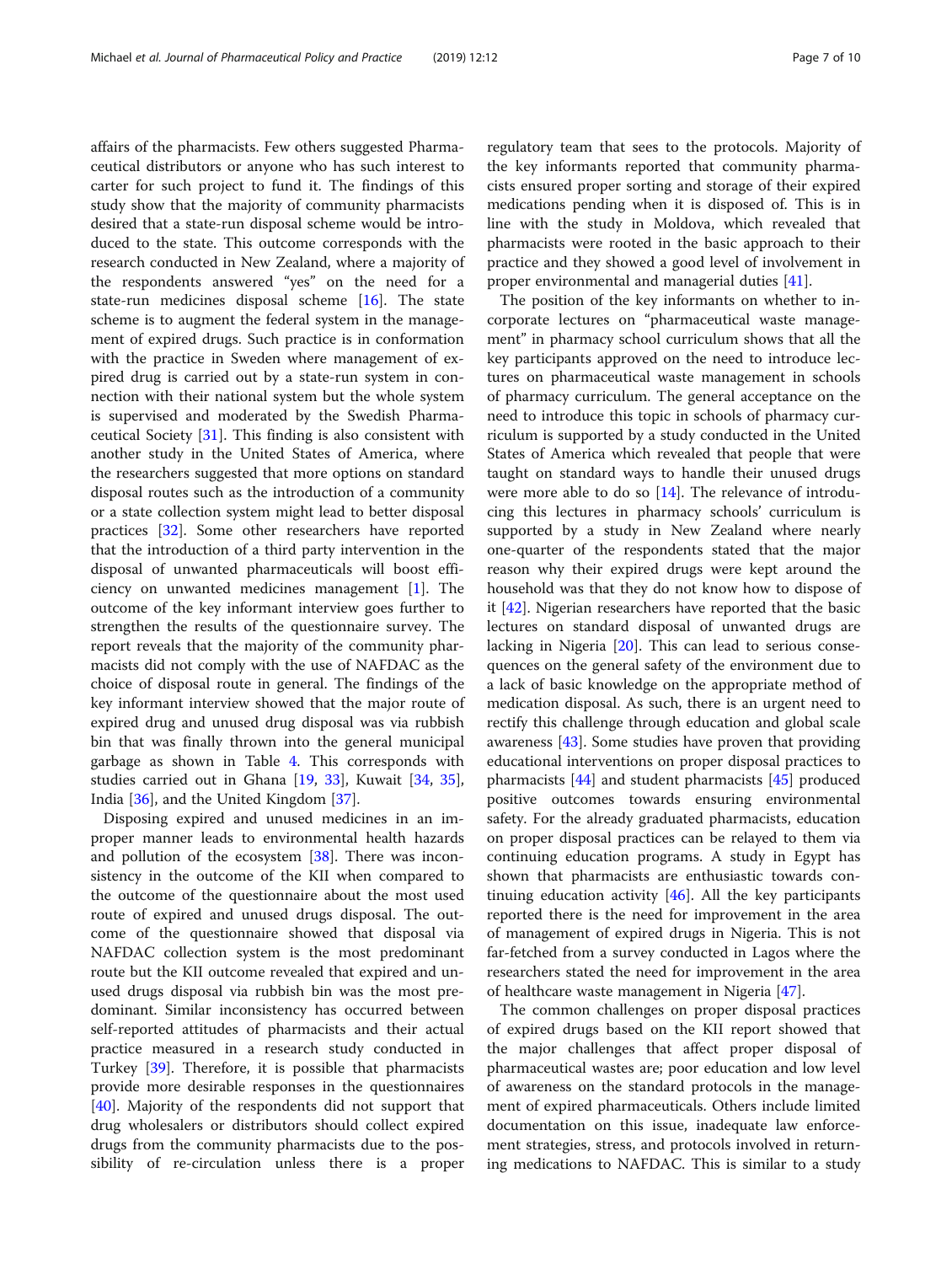<span id="page-7-0"></span>in Gujarat, where the major challenge to proper disposal practices is poor education and low level of awareness on the standard ways of disposal [\[48](#page-8-0)]. The researchers, therefore, suggested that improving awareness through educational interventions would boost positive outcomes in this field [[48\]](#page-8-0). A study in California has revealed the positive attitude of pharmacists in educational interventions on drug disposal where necessary, but their knowledge in this area may be poor and they do not disseminate such information consistently to others [\[49](#page-8-0)]. Some researchers have mentioned the importance of providing sound education and awareness on the management of expired medicines through various media including newspapers, and television. [[50\]](#page-8-0). Limited documentation on healthcare waste or pharmaceutical waste was also mentioned as one of the challenges. It was supported by some studies in Nigeria [[51\]](#page-8-0) and Iran [\[52](#page-9-0)]. Indeed, studies have shown that participants dispose of their expired and unused drugs through trash bins [[53\]](#page-9-0) mainly because it was easier, less stressful and less time-consuming to them [[54\]](#page-9-0). Therefore, another strategy to boost effective compliance on disposal practices of community pharmacists is by initiating programs or methods that will make standard disposal practice easier and less time-consuming. Lack of adequate legislative policies and enforcement was also one of the challenges mentioned by the respondents, which corresponded with a research study in Afghanistan [[55](#page-9-0)]. As such, there is a need to enhance and strengthen the policies on disposal practices especially for developing countries [[56\]](#page-9-0). Therefore, the recommendations on the improvement are simply the rectifications of these challenges.

#### Conclusion

The study showed that community pharmacists in the state employed various routes in the course of disposing of their expired and unused drugs. The outcome of the study revealed an inconsistency in the employed ways of drug disposal. This study identified low compliance to NAFDAC specified standard in the disposal of expired and unused medicines. The result of this study showed that the majority of the community pharmacists that participated in this research desired that state-run disposal scheme that will augment the federal system would be initiated in Anambra State. Perhaps, this will boost efficiency in the management of unwanted pharmaceuticals as observed in various studies previously discussed. The outcome of this study showed that all the various state heads of different pharmaceutical governing bodies that participated in the key informant interview supported the incorporation of pharmaceutical waste management

lectures in the school of pharmacy curriculum. They were of the opinion that early educational interventions in this area will ensure better disposal practice, which will promote environmental safety. The major challenges on disposal practices of expired and unused medications revealed in the course of this study were poor education and low level of awareness on the standard protocols in the management of expired pharmaceuticals, limited documentation on this issue, inadequate law enforcement strategies, and protocols involved in returning expired drugs to NAFDAC. The study underscored the need for improvement in the disposal and management of expired and unused pharmaceuticals.

#### Abbreviations

ACPN: Association of Community Pharmacists of Nigeria; DPS: Director of Pharmaceutical Services; KAP: Knowledge, Attitudes, and Practices; kii: Key Informant Interview; NAFDAC: National Agency for Food, Drug Administration and Control; NAUTH: Nnamdi Azikiwe University Teaching Hospital; PCN: Pharmacists Council of Nigeria

#### Acknowledgements

Not applicable.

#### Funding

This study was not funded by any organization, institution, or funding body.

#### Availability of data and materials

Available on request.

#### Authors' contributions

IM, OB, and OM designed the work; IM was responsible for data collection. IM, OB, and NS analyzed and interpreted the data. IM, OB, and AM drafted the manuscript. All reviewed and approved of the manuscript.

#### Ethics approval and consent to participate

Ethical permission was obtained from Nnamdi Azikiwe University Teaching Hospital Ethical Committee (NAUTHEC). The reference cover number is NAUTH/CS/66/VOL.10/29/2017/024. All study participants were given prior information on the nature of the research and informed consent was obtained. The researchers respected anonymity, voluntary participation, and confidentiality of the participants' responses.

#### Consent for publication

Not applicable.

#### Competing interests

The authors declare that they have no competing interests.

#### Publisher's Note

Springer Nature remains neutral with regard to jurisdictional claims in published maps and institutional affiliations.

#### Author details

<sup>1</sup>Department of Clinical Pharmacy and Pharmacy Management, Nnamdi Azikiwe University, Awka, Anambra State, Nigeria. <sup>2</sup>Department of Clinical Pharmacy and Pharmacy Management, University of Nigeria, Nsukka, Nigeria.

#### Received: 11 April 2018 Accepted: 30 November 2018 Published online: 16 April 2019

#### References

1. Smith CA. Managing pharmaceutical waste. J Pharm Soc Wis. 2002;5:17–22.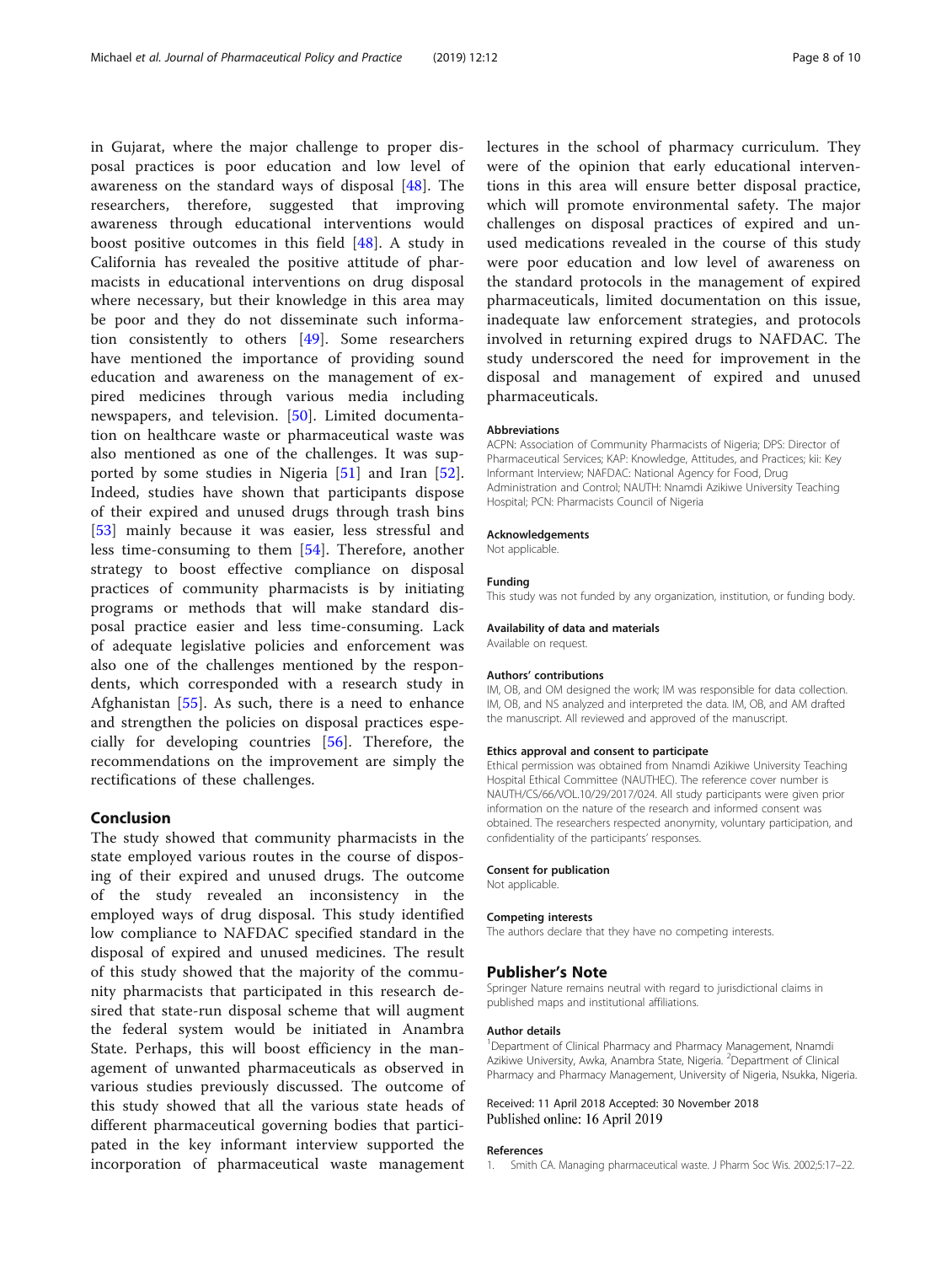- <span id="page-8-0"></span>2. Daughton CG. Pharmaceuticals as environmental pollutants: the ramifications for human exposure. In: International encyclopedia of public health, vol. 5; 2008. p. 66–102.
- 3. Peake BM, Braund R, Tong A, Tremblay LA. The Life-cycle of Pharmaceuticals in the Environment. Elsevier. 2015;1(1):187–251.
- 4. Kolpin DW, Furlong ET, Meyer MT, Thurman EM, Zaugg SD, Barber LB, Buxton HT. Pharmaceuticals, hormones, and other organic wastewater contaminants in US streams, 1999− 2000: a national reconnaissance. Environ Sci Technol. 2002;36(6):1202–11.
- 5. Stackelberg PE, Furlong ET, Meyer MT, Zaugg SD, Henderson AK, Reissman DB. Persistence of pharmaceutical compounds and other organic wastewater contaminants in a conventional drinking-water-treatment plant. Sci Total Environ. 2004;329(1):99–113.
- 6. Kadam A, Patil S, Tumkur A. Pharmaceutical waste management: an overview. Indian Journal of Pharmacy Practice. 2016;9(1):3.
- 7. World Health Organization, International Pharmaceutical Association; International Solid Waste Association, and UNICEF. (1999) Guidelines for safe disposal of unwanted pharmaceuticals in and after emergencies.
- 8. Heberer T. Occurrence, fate, and removal of pharmaceutical residues in the aquatic environment: a review of recent research data. Toxicol Lett. 2002;131(1):5–17.
- 9. Jones OA, Voulvoulis N, Lester J. Potential impact of pharmaceuticals on environmental health. Bull World Health Organ. 2003;81(10):768–9.
- 10. Webb S, Ternes T, Gibert M, Olejniczak K. Indirect human exposure to pharmaceuticals via drinking water. Toxicol Lett. 2003;142(3):157–67.
- 11. Rattner BA, Whitehead MA, Gasper G, Meteyer CU, Link WA, Taggart MA, et al. Apparent tolerance of Turkey vultures (Cathartes aura) to the nonsteroidal anti-inflammatory drug diclofenac. Environ Toxicol Chem. 2008; 27(11):2341–5.
- 12. Caldwell DJ, Mastrocco F, Anderson PD, Länge R, Sumpter JP. Predicted-noeffect concentrations for the steroid estrogens estrone, 17β-estradiol, estriol, and 17α-ethinylestradiol. Environ Toxicol Chem. 2012;31(6):1396–406.
- 13. Braund R, Yuen YC, Jung J. Identification and quantification of medication returned to Otago pharmacies. New Zealand Family Physician. 2007;34(4):258.
- 14. Seehusen DA, Edwards J. Patient practices and beliefs concerning disposal of medications. The Journal of the American Board of Family Medicine. 2006;19(6):542–7.
- 15. Nworgu BG. Educational research: basic issues and methodology. Nsukka: University Trust Publishers. 2006:45–9.
- 16. Tong A, Peake B, Braund R. Disposal practices for unused medications in New Zealand community pharmacies. Journal of primary health care. 2011; 3(3):197–203.
- 17. Osadare T., Anetoh M. Awareness, knowledge, attitude, and practice of pharmacists towards disposal of unwanted pharmaceuticals 2015; (Bachelor's dissertation, Unpublished).
- 18. Radhakrishna L, Nagarajan P, Vijayanandhan SS, Ponniah T. Knowledge, Attitude and practice (KAP) towards disposal of medicines: a qualitative study among health care professionals in South India. Wld J Pharm Res. 2014;3:1955–63.
- 19. Sasu S, Kümmerer K, Kramer M. Assessment of pharmaceutical waste management at selected hospitals and homes in Ghana. Waste Manag Res. 2012;30(6):625–30.
- 20. Auta A, Omale S, Shalkur D, Abiodun AH. Unused medicines in Nigerian households: types and disposal practices. J Pharmacol Pharmacother. 2011; 2(3):195.
- 21. Braund R, Peake BM, Shieffelbien L. Disposal practices for unused medications in New Zealand. Environ Int. 2009;35(6):952–5.
- 22. Jones OAH, Voulvoulis N, Lester JN. Human pharmaceuticals in the aquatic environment a review. Environ Technol. 2001;22(12):1383–94.
- 23. Nakada N, Tanishima T, Shinohara H, Kiri K, Takada H. Pharmaceutical chemicals and endocrine disrupters in municipal wastewater in Tokyo and their removal during activated sludge treatment. Water Res. 2006;40(17): 3297–303.
- 24. Nemathaga F, Maringa S, Chimuka L. Hospital solid waste management practices in Limpopo Province, South Africa: a case study of two hospitals. Waste Manag. 2008;28(7):1236–45.
- 25. Anyachebelu O. Assessment of community pharmacists' compliance to practice regulations and good professional practice in Anambra state Nigeria, 2017; (Master's dissertation, publication in progress).
- 26. Ngwuluka NC, Ochekpe NA, Odumosu PO. An assessment of pharmaceutical waste management in some Nigerian pharmaceutical industries. Afr J Biotechnol. 2011;10(54):11259–64.
- 27. Azage M. Healthcare waste management practices among healthcare workers in healthcare facilities of Gondar town, Northwest Ethiopia. Health Sci J. 2013;7(3):315–22.
- 28. Abah SO, Ohimain EI. Healthcare waste management in Nigeria: a case study. Journal of Public Health and Epidemiology. 2011;3(3):99–110.
- 29. Ogie, O. M. Biomedical waste disposal and environmental aesthetics of tertiary health care centers in federal capital territory, Abuja-Nigeria (Doctoral dissertation, Department of Geography, Ahmadu Bello University, Zaria), 2015. [http://kubanni.abu.edu.ng/jspui/handle/](http://kubanni.abu.edu.ng/jspui/handle/123456789/7544) [123456789/7544.](http://kubanni.abu.edu.ng/jspui/handle/123456789/7544)
- 30. Uwa CU. Assessment of healthcare waste management practices in Enugu metropolis, Nigeria. Intnl J of Env Sci and Dev. 2014;5(4):370.
- 31. Persson M, Sabelström E, Gunnarsson B. Handling of unused prescription drugs—knowledge, behaviour and attitude among Swedish people. Environ Int. 2009;35(5):771–4.
- 32. Glassmeyer ST, Hinchey EK, Boehme SE, Daughton CG, Ruhoy IS, Conerly O, Sykes K, et al. Disposal practices for unwanted residential medications in the United States. Environ Int. 2009;35(3):566–72.
- 33. Udofia EA, Gulis G, Fobil J. Solid medical waste: a cross-sectional study of household disposal practices and reported harm in southern Ghana. BMC Public Health. 2017;17(1):464.
- 34. Abahussain EA, Ball DE, Matowe WC. Practice and opinion towards disposal of unused medication in Kuwait. Med Princ Pract. 2006;15(5):352–7.
- 35. Abahussain EA, Ball DE. Disposal of unwanted medicines from households in Kuwait. Pharm World Sci. 2007;29(4):368–73.
- 36. Swaroop HS, Charaborty A, Virupakshaiah A. Knowledge, attitude and practice of medical professionals towards the safe disposal of unused medications in South India. World J Pharm Sic. 2015;4(5):1423–30.
- 37. Bound JP, Voulvoulis N. Household disposal of pharmaceuticals as a pathway for aquatic contamination in the United Kingdom. Environ Health Perspect. 2005;113(12):1705.
- 38. Medhi B, Sewal RK. Ecopharmacovigilance: an issue urgently to be addressed. Indian journal of pharmacology. 2012;44(5):547.
- 39. Gokcekus L, Toklu HZ, Demirdamar R, Gumusel B. Dispensing practice in the community pharmacies in the Turkish republic of northern Cyprus. Int J Clin Pharm. 2012;34(2):312–24.
- 40. Alaqeel S, Abanmy NO. Counseling practices in community pharmacies in Riyadh, Saudi Arabia: a cross-sectional study. BMC Health Serv Res. 2015; 15(1):557.
- 41. Cordina M, Safta V, Ciobanu A, Sautenkova N. An assessment of community pharmacists' attitudes towards professional practice in the Republic of Moldova. Pharmacy Practice (Granada). 2008;6(1):1–8.
- 42. Daughton CG. Cradle-to-cradle stewardship of drugs for minimizing their environmental disposition while promoting human health. II. Drug disposal, waste reduction, and future directions. Environ Health Perspect. 2003;111(5):775-85.
- 43. Koshy S. Disposal of unwanted medications: throw, bury, burn or just ignore? Int J Pharm Pract. 2013;21(2):131–4.
- 44. Jarvis CI, Seed SM, Silva M, Sullivan KM. Educational campaign for proper medication disposal. Journal of the American Pharmacists Association. 2009; 49(1):65–8.
- 45. Abrons J, Vadala T, Miller S, Cerulli J. Encouraging safe medication disposal through student pharmacist intervention. Journal of the American Pharmacists Association. 2010;50(2):169–73.
- 46. Ibrahim OHM. Assessment of Egyptian pharmacists' attitude, behaviors, and preferences related to continuing education. Int J Clin Pharm. 2012;34(2):358–63.
- 47. Longe EO, Williams A. A preliminary study of medical waste management in Lagos metropolis, Nigeria. Journal of Environmental Health Science & Engineering. 2006;3(2):133–9.
- 48. Sonowal S, Desai C, Kapadia JD, Desai MKA. Survey of knowledge, attitude, and practice of consumers at a tertiary care hospital regarding the disposal of unused medicines. Journal of basic and clinical pharmacy. 2016;8(1):4.
- 49. Tai BWB, Hata M, Wu S, Law AV. Prediction of pharmacists intention to provide medication disposal education using the theory of planned behavior. J of Eval in Clin Pract. 2016;22(5):253–61.
- 50. Lagishetty R, Nagarajan P, Vijayanandhan SS. Practice towards disposal of medicines (left out/expired drugs) among the patients visiting tertiary care teaching hospital and primary health Centre in South India. Asian J Biochem Pharm Res. 2013;4:175–82.
- 51. Oke IA. Management of immunization solid wastes in Kano state, Nigeria. Waste Manag. 2008;28(12):2512–21.